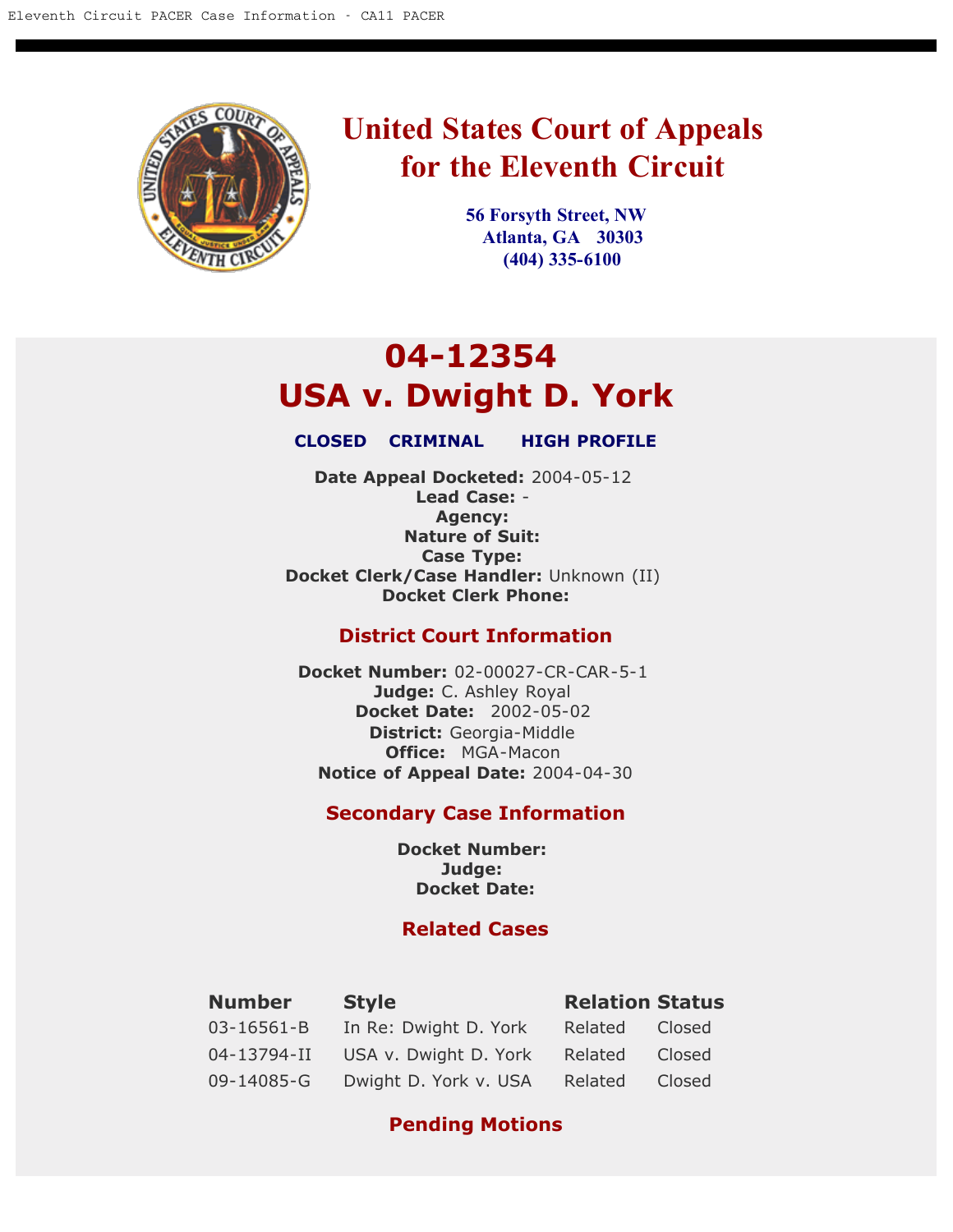# No Pending Motions

### UNITED STATES OF AMERICA,

### Plaintiff-Appellee,

versus

DWIGHT D. YORK, a.k.a. Malakai Z. York, a.k.a. Isa Muhammad, a.k.a. Isa Alihad Mahdi, a.k.a. Baba,

Defendant-Appellant.

# **Party Information**

**Dwight D. York (17911-054)**

PO BOX 8500 FLORENCE, CO 81226-8500 *Appellant Brief Filed filed on 11/12/2004 Record Excerpts filed on 11/12/2004 Reply Brief Filed filed on 01/03/2005 Corrected Appellant Brief Filed filed on 01/18/2005 Corrected Appellant Brief Filed filed on 01/18/2005 Corrected Reply Brief Filed filed on 01/18/2005 Corrected Reply Brief Filed filed on 01/18/2005 E-Brief Tendered: Reply filed on 01/18/2005 E-Brief Tendered: Corrected Reply Brief filed on 01/18/2005 E-Brief Tendered: Corrected Reply Brief filed on 01/18/2005 E-Brief Tendered: Corrected Appellant Brief filed on 01/18/2005 E-Brief Tendered: Corrected Appellant Brief filed on 01/18/2005 E-Brief Tendered: Corrected Appellant Brief filed on*

# *01/18/2005*

*Fees: Paid on 06/07/2004*

# **Appellant Appellant Attorney**

Person Not Found *No Briefing Information Found.*

### **Matthew McGavock Robinson**

Robinson & Brandt, P.S.C. 629 MAIN ST STE B COVINGTON, KY 41011-1331 (859) 581-7777 Fax: (859) 581-5777 mrobinson@robinsonbrandt.com *No Briefing Information Found.*

### **Adrian Lopez Patrick**

Law Offices of Adrian L. Patrick 3115 BROWNWOOD DR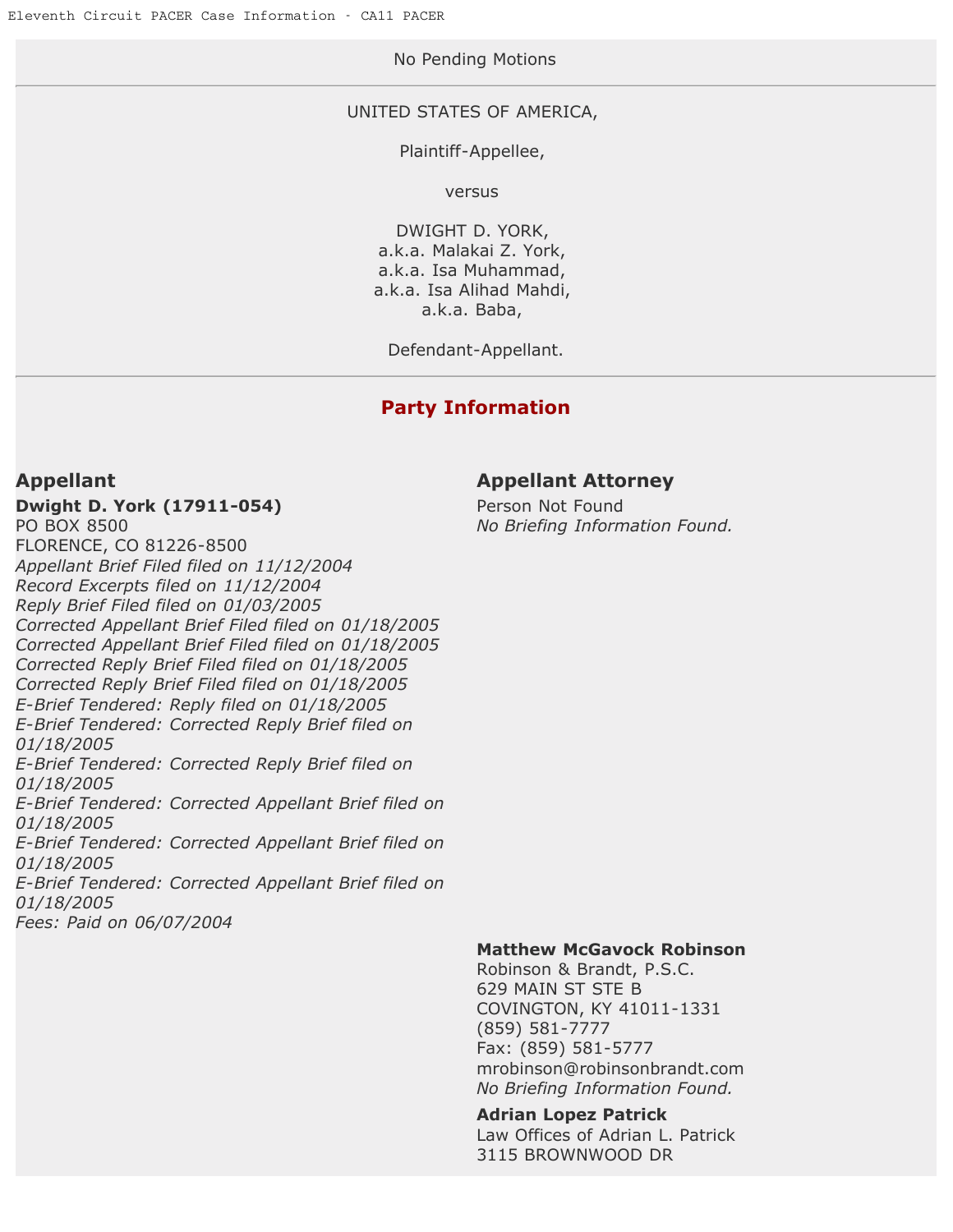SNELLVILLE, GA 30078-4182 (404) 219-1789 Fax: (678) 609-1467 patr1036@comcast.net *No Briefing Information Found.*

### **Benjamin A. Davis, Jr.**

Davis Law Firm 1201 Peachtree Street - Suite 200

ATLANTA, GA 30361-6322 (404) 233-0120 Fax: (404) 870-9005 davislawfirm@msn.com *No Briefing Information Found.*

### **Jeffrey M. Brandt**

Robinson & Brandt, P.S.C. 629 MAIN ST, Suite B COVINGTON, KY 41011-1331 (859) 581-7777 Fax: (859) 581-5777 jbrandt@robinsonbrandt.com *No Briefing Information Found.*

**Richard S. Moultrie, Jr.** 75 SPRING ST SW STE 600 ATLANTA, GA 30303-3309 (404) 581-6280 Fax: (404) 581-6181 *E-Brief Tendered: Appellee filed on 12/14/2004 Appellee Brief Filed filed on 12/15/2004 Supplemental Authority for Appellee filed on 02/10/2005*

### **Dean S. Daskal**

U.S. Attorney's Office PO BOX 2568 COLUMBUS, GA 31902-2568 (706) 649-7700 Fax: (706) 649-7667 dean.daskal@usdoj.gov *No Briefing Information Found.*

**Appellee Appellee Attorney United States of America** Address Not On File

# **Initial Service**

**Maxwell Wood** 300 MULBERRY ST STE 401 MACON, GA 31201-5101

**Sam Edwards** 9043 LENORE Detroit, MI 48239-1282

**Docket Activity**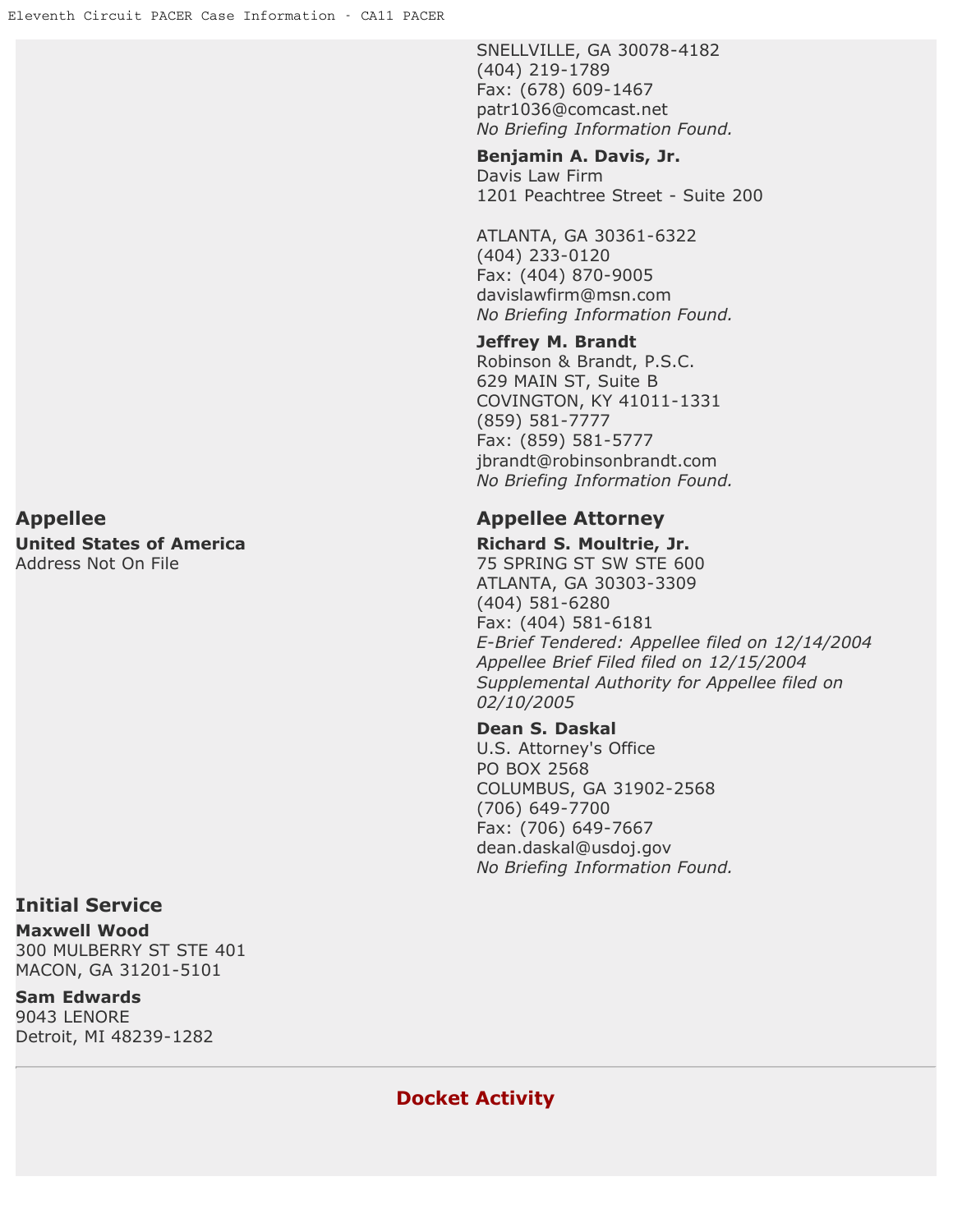| <b>File Date</b> | <b>Entry</b>                                                                                                                                                                                                              | <b>Party</b>                           |
|------------------|---------------------------------------------------------------------------------------------------------------------------------------------------------------------------------------------------------------------------|----------------------------------------|
| 05/12/04         | DKT2 (Docketing Notice) issued. To:Marks, Jonathan; c:Charles,<br>Harry J.; c:Gregory J. Leonard; c:Wood, Maxwell                                                                                                         |                                        |
| 05/12/04         | Probable Jurisdiction Noted:                                                                                                                                                                                              | Dwight D. York                         |
| 05/21/04         | Motion for Substitution of Counsel                                                                                                                                                                                        |                                        |
| 05/25/04         | Appearance Form Submitted.                                                                                                                                                                                                | Matthew<br><b>McGavock</b><br>Robinson |
| 05/25/04         | Motion for Mark Robinson as Substitution of Counsel of counsel is<br>GRANTED. (ABM)                                                                                                                                       |                                        |
| 05/25/04         | DKT2 (Docketing Notice) issued. To:Robinson, Matthew<br>McGavock; c:Gregory J. Leonard; c:Wood, Maxwell                                                                                                                   |                                        |
| 05/25/04         | MOT2 (Notice of court action) issued. To: Robinson, Matthew<br>McGavock; c:Gregory J. Leonard; c:Wood, Maxwell                                                                                                            |                                        |
| 06/03/04         | Appearance Form Submitted.                                                                                                                                                                                                | Dean S. Daskal                         |
| 06/07/04         | Transcript Order Form (All Necessary Transcripts on File):                                                                                                                                                                | Dwight D. York                         |
| 06/09/04         | Briefing Notice Issued-rescinded 6/22/04                                                                                                                                                                                  |                                        |
| 06/09/04         | BR1 (Letter confirming brief due date) issued. c:Daskal, Dean S.;<br>c:Robinson, Matthew McGavock; c:Wood, Maxwell                                                                                                        |                                        |
| 06/22/04         | MOT2 (Notice of court action) issued. c:Daskal, Dean S.;<br>c:Robinson, Matthew McGavock; c:Wood, Maxwell                                                                                                                 |                                        |
| 06/22/04         | Letter issued to parties, FRAP 4 mtns pending. Briefing Schedule<br>rescinded.                                                                                                                                            |                                        |
| 06/29/04         | CLK5 (Letter to district court re status of motion) issued.<br>To:Gregory J. Leonard; c:Royal, C. Ashley                                                                                                                  |                                        |
| 08/16/04         | FRAP 4 Disposition Order                                                                                                                                                                                                  |                                        |
| 08/20/04         | Probable Jurisdiction Noted: (Atty: Matthew McGavock Robinson)                                                                                                                                                            | Dwight D. York                         |
| 08/24/04         | <b>Briefing Notice Issued</b>                                                                                                                                                                                             |                                        |
| 08/24/04         | BR1 (Letter confirming brief due date) issued. c:Daskal, Dean S.;<br>c:Robinson, Matthew McGavock; c:Wood, Maxwell                                                                                                        |                                        |
| 09/13/04         | Motion for Extension to File Appellant Brief: (Atty: Matthew<br>McGavock Robinson)                                                                                                                                        | Dwight D. York                         |
| 09/21/04         | MOT2 (Notice of court action) issued. c:Daskal, Dean S.;<br>c: Moultrie, Richard S., Jr.; c: Robinson, Matthew McGavock;<br>c: Wood, Maxwell                                                                              |                                        |
| 09/22/04         | Appellant Dwight York's motion for an extension of time to file his<br>initial brief & record excerpts up to and including November 12,<br>2004, is GRANTED. (CRW)                                                        |                                        |
| 09/22/04         | MOT2 (Notice of court action) issued. c:Daskal, Dean S.;<br>c: Moultrie, Richard S., Jr.; c: Robinson, Matthew McGavock;<br>c: Wood, Maxwell                                                                              |                                        |
| 10/13/04         | Appearance Form Submitted.                                                                                                                                                                                                | Adrian Lopez<br>Patrick                |
| 10/14/04         | MOT2 (Notice of court action) issued. To:Daskal, Dean S. Per your<br>request, your letter/CIP are being returned unfiled. You may<br>resubmit the item(s) with a motion for leave to seal the brief (s)<br>and/or appeal. |                                        |
|                  | STRICKEN 1/3/05 Appellant Brief Filed: (Atty: Adrian Lopez                                                                                                                                                                |                                        |
|                  |                                                                                                                                                                                                                           |                                        |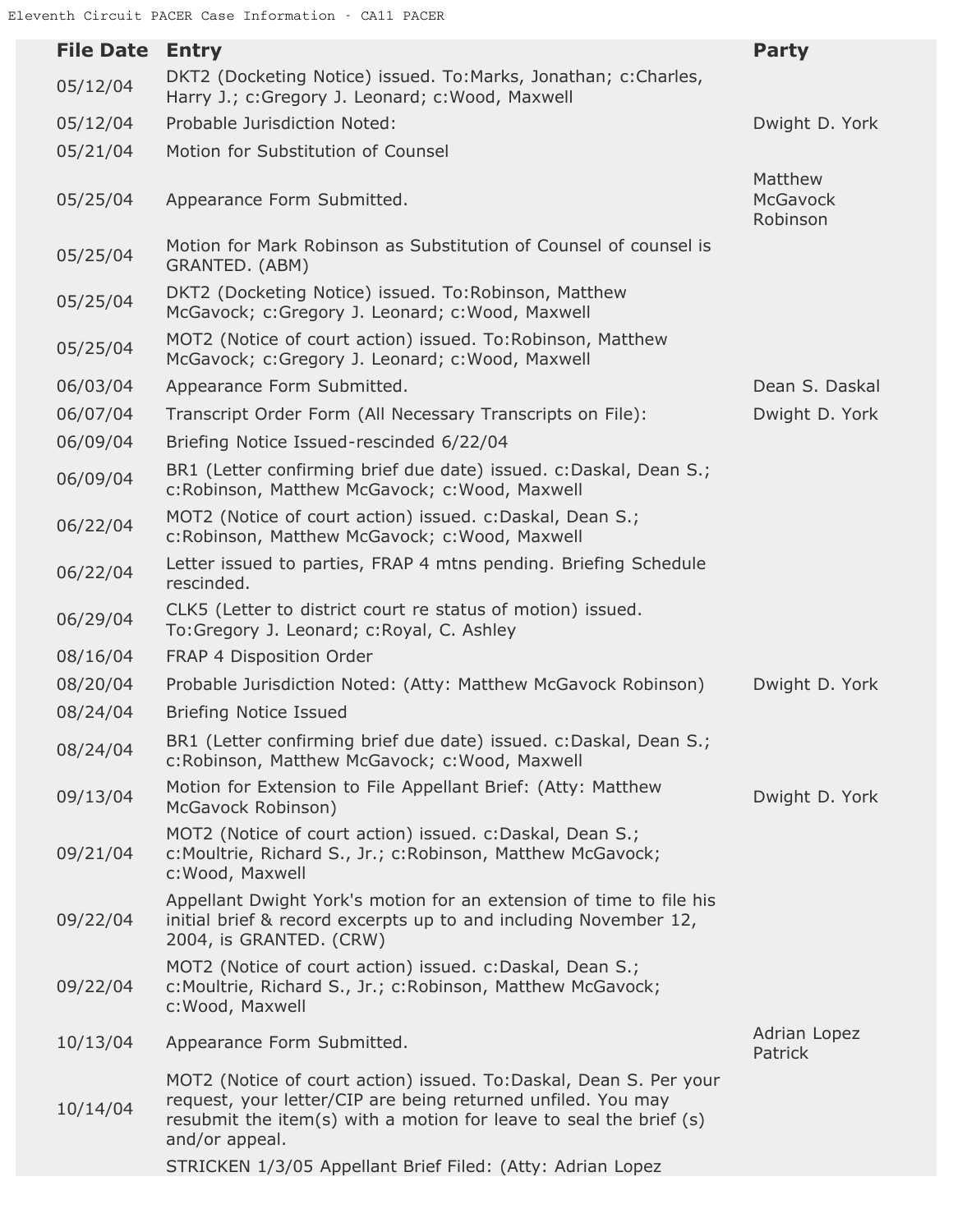| 11/12/04 | Patrick)                                                                                                                                                                                                                                             | Dwight D. York              |
|----------|------------------------------------------------------------------------------------------------------------------------------------------------------------------------------------------------------------------------------------------------------|-----------------------------|
| 11/12/04 | Record Excerpts: (Atty: Adrian Lopez Patrick) pt'd -excessivs<br>docs, order appealed m 11/29                                                                                                                                                        | Dwight D. York              |
| 11/16/04 | EXC-1CIV (Record Excerpts deficiency letter) issued. To:Patrick,<br>Adrian Lopez; c:Daskal, Dean S.; c:Moultrie, Richard S., Jr.;<br>c:Robinson, Matthew McGavock; c:Wood, Maxwell                                                                   |                             |
| 11/17/04 | MOT-11 (Letter re moot motion) issued. To:Patrick, Adrian Lopez;<br>c:Daskal, Dean S.; c:Moultrie, Richard S., Jr.; c:Robinson,<br>Matthew McGavock; c: Wood, Maxwell                                                                                |                             |
| 11/17/04 | Motion to Strike appellant's brief: (Atty: Dean S. Daskal)                                                                                                                                                                                           | United States of<br>America |
| 11/19/04 | MOT-11 (Letter re moot motion) issued. To:Daskal, Dean S.;<br>c: Moultrie, Richard S., Jr.; c: Patrick, Adrian Lopez; c: Robinson,<br>Matthew McGavock; c: Wood, Maxwell                                                                             |                             |
| 11/19/04 | Letter issued to Dean Daskal-Appellant's motion for an extension<br>was returned as moot. See USCA letter of 11/17/04. Appellee<br>response to the motion is being returned at this time unfiled.                                                    |                             |
| 11/29/04 | Appearance Form Submitted.                                                                                                                                                                                                                           | Benjamin A.<br>Davis, Jr.   |
| 11/29/04 | Response to Motion to strike: (Atty: Adrian Lopez Patrick)                                                                                                                                                                                           | Dwight D. York              |
| 12/14/04 | E-Brief Tendered: Appellee by Dean S. Daskal for United States of<br>America                                                                                                                                                                         | United States of<br>America |
| 12/15/04 | Motion to withdraw motion to strike: (Atty: Dean S. Daskal)                                                                                                                                                                                          | United States of<br>America |
|          |                                                                                                                                                                                                                                                      |                             |
| 12/15/04 | Appellee Brief Filed: (Atty: Dean S. Daskal)                                                                                                                                                                                                         | United States of<br>America |
| 01/03/05 | Aple's notice of withdrawal construed as a mtn to withdraw its<br>mtn to strike is GRANTED. On its own mtn, the Court STRIKES<br>Aplt's initial brief. Aplt is directed to file a brief w/i 14 days of<br>todayAplt's response is DENIED. SFB/RB/FMH |                             |
| 01/03/05 | MOT2 (Notice of court action) issued. c:Daskal, Dean S.; c:Davis,<br>Benjamin A., Jr.; c: Patrick, Adrian Lopez; c: Robinson, Matthew<br><b>McGavock</b>                                                                                             |                             |
| 01/03/05 | Reply Brief Filed: (SEE CORRECTED BRIEF-SEE 1/18 ENTRY)                                                                                                                                                                                              | Dwight D. York              |
| 01/18/05 | Corrected REDACTED Appellant Brief Filed: (Atty: Adrian Lopez<br>Patrick)                                                                                                                                                                            | Dwight D. York              |
| 01/18/05 | Corrected SEALED-UNREDACTED Appellant Brief Filed: (Atty:<br>Adrian Lopez Patrick)                                                                                                                                                                   | Dwight D. York              |
| 01/18/05 | Corrected SEALED UNREDACTED Reply Brief Filed: (Atty: Adrian<br>Lopez Patrick)                                                                                                                                                                       | Dwight D. York              |
| 01/18/05 | Corrected REDACTED Reply Brief Filed: (Atty: Adrian Lopez<br>Patrick)                                                                                                                                                                                | Dwight D. York              |
| 01/18/05 | E-Brief Tendered: Corrected Reply Brief by Adrian Lopez Patrick<br>for Dwight D. York                                                                                                                                                                | Dwight D. York              |
| 01/18/05 | E-Brief Tendered: Corrected Reply Brief by Adrian Lopez Patrick<br>for Dwight D. York                                                                                                                                                                | Dwight D. York              |
| 01/18/05 | E-Brief Tendered: Reply by Adrian Lopez Patrick for Dwight D.<br>York                                                                                                                                                                                | Dwight D. York              |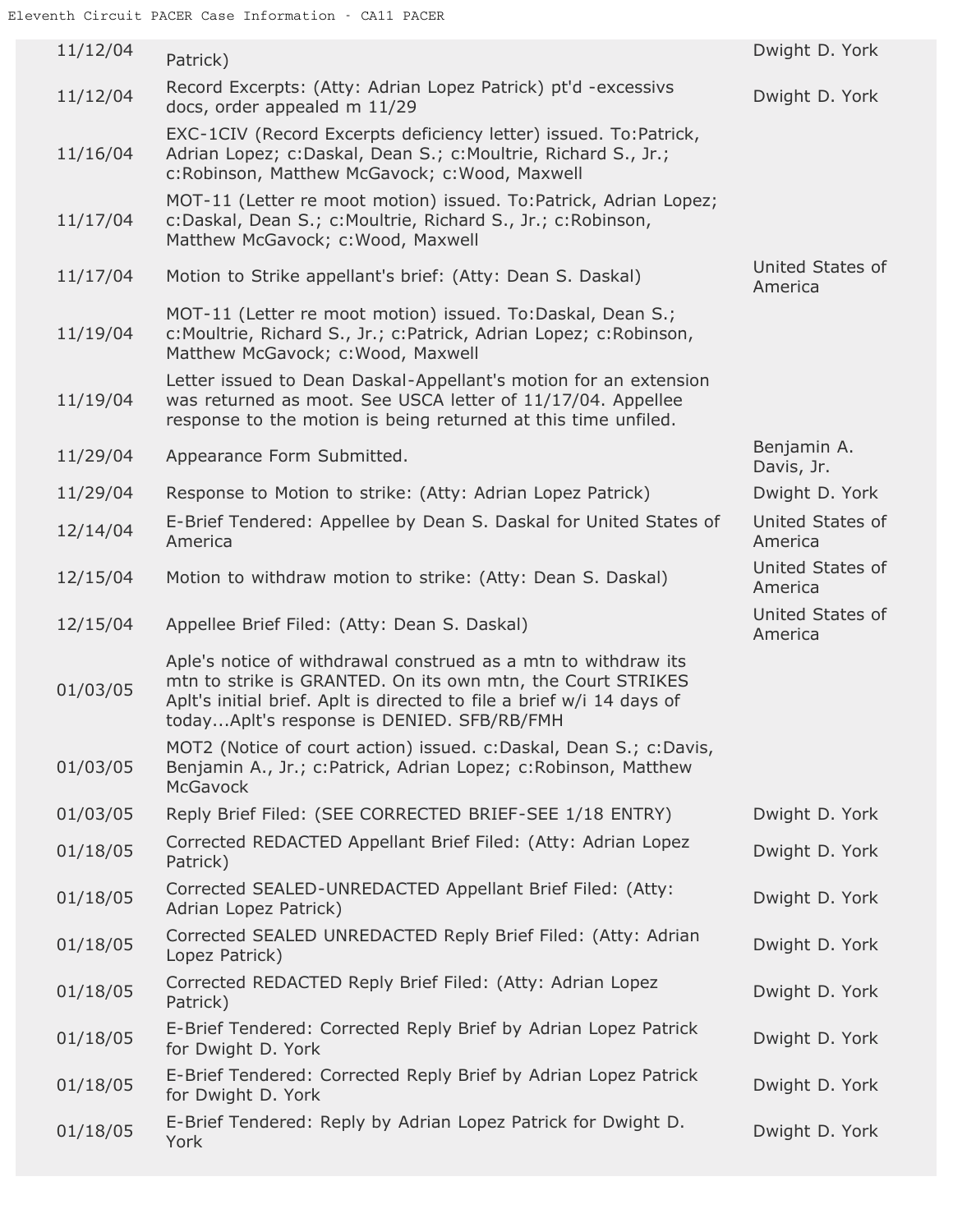| 01/18/05 | E-Brief Tendered: Corrected Appellant Brief by Adrian Lopez<br>Patrick for Dwight D. York                                                                                                                                                                               | Dwight D. York              |
|----------|-------------------------------------------------------------------------------------------------------------------------------------------------------------------------------------------------------------------------------------------------------------------------|-----------------------------|
| 01/18/05 | E-Brief Tendered: Corrected Appellant Brief by Adrian Lopez<br>Patrick for Dwight D. York                                                                                                                                                                               | Dwight D. York              |
| 01/18/05 | E-Brief Tendered: Corrected Appellant Brief by Adrian Lopez<br>Patrick for Dwight D. York                                                                                                                                                                               | Dwight D. York              |
| 01/20/05 | Record on Appeal                                                                                                                                                                                                                                                        |                             |
| 01/20/05 | Exhibits                                                                                                                                                                                                                                                                |                             |
| 01/20/05 | Certificate of Readiness                                                                                                                                                                                                                                                |                             |
| 01/27/05 | 1st Supplemental Record On Appeal                                                                                                                                                                                                                                       |                             |
| 02/10/05 | Supplemental Authority for Appellee: (Atty: Dean S. Daskal)                                                                                                                                                                                                             | United States of<br>America |
| 03/16/05 | WRAP-1 (Wrappers w/ addresses) issued. c:Daskal, Dean S.;<br>c:Davis, Benjamin A., Jr.; c:Moultrie, Richard S., Jr.; c:Patrick,<br>Adrian Lopez; c:Robinson, Matthew McGavock; c:Wood, Maxwell                                                                          |                             |
| 03/16/05 | Letter issued Returning 1 copy of out of time amicus brief &<br>motion submitted by Cllr Francis YS Garlawolu-Monrovia, Liberia;<br>Morris Kaba-Monrovia Liberia; and Cllr. Jenkins K.Z.B Scott-c/o<br>Ministry of Foreign Affairs, Monrovia Liberia                    |                             |
| 03/17/05 | MOT-11 (Letter re moot motion) issued. To:Daskal, Dean S.;<br>c:Davis, Benjamin A., Jr.; c:Moultrie, Richard S., Jr.; c:Patrick,<br>Adrian Lopez; c:Robinson, Matthew McGavock; c:Wood, Maxwell                                                                         |                             |
| 03/28/05 | <b>PSI</b>                                                                                                                                                                                                                                                              |                             |
| 08/22/05 | PRO3 (Letter returning papers unfiled) issued. c: Davis, Benjamin<br>A., Jr.; c: Moultrie, Richard S., Jr.; c: Patrick, Adrian Lopez;<br>c:Robinson, Matthew McGavock                                                                                                   |                             |
| 09/13/05 | Appearance Form Submitted.                                                                                                                                                                                                                                              | Jeffrey M. Brandt           |
| 09/13/05 | WRAP-1 (returning filing of Nanya-Shaabu:El:R) issued. c:Daskal,<br>Dean S.; c:Davis, Benjamin A., Jr.; c:Patrick, Adrian Lopez;<br>c:Robinson, Matthew McGavock                                                                                                        |                             |
| 09/14/05 | Oral Argument Scheduled: 09/14/05                                                                                                                                                                                                                                       |                             |
| 09/14/05 | Appearance Form Submitted.                                                                                                                                                                                                                                              | Richard S.<br>Moultrie, Jr. |
| 09/16/05 | Adrian Lopez Patrick argued for Appellant; Benjamin A. Davis, Jr.<br>argued for Appellant; Richard S. Moultrie, Jr. argued for Appellee                                                                                                                                 |                             |
| 10/27/05 | Judgment Entered                                                                                                                                                                                                                                                        |                             |
| 10/27/05 | OPIN1(attorneys notified by phone also). (Notice of issuance of<br>opinion) issued. c:Bowman, Pasco M., II; c:Brandt, Jeffrey M.;<br>c:Daskal, Dean S.; c:Davis, Benjamin A., Jr.; c:Moultrie, Richard<br>S., Jr.; c:Patrick, Adrian Lopez; c:Robinson, Matthew McGavoc |                             |
| 10/27/05 | Opinion Issued                                                                                                                                                                                                                                                          |                             |
| 11/17/05 | Petition for Rehearing En Banc:: (Atty: Adrian Lopez Patrick)                                                                                                                                                                                                           | Dwight D. York              |
| 11/18/05 | Attorney Changed for: Dwight D. York From: Jeffrey M. Brandt<br>(513) 381-8033 To: Patrick, Adrian Lopez.                                                                                                                                                               | Dwight D. York              |
| 12/21/05 | The Petition(s) for Rehearing are DENIED and no Judge in regular<br>active service on the Court having requested that the Court be<br>polled on rehearing en banc, the Petition(s) for Rehearing En Banc<br>are DENIED.                                                 |                             |